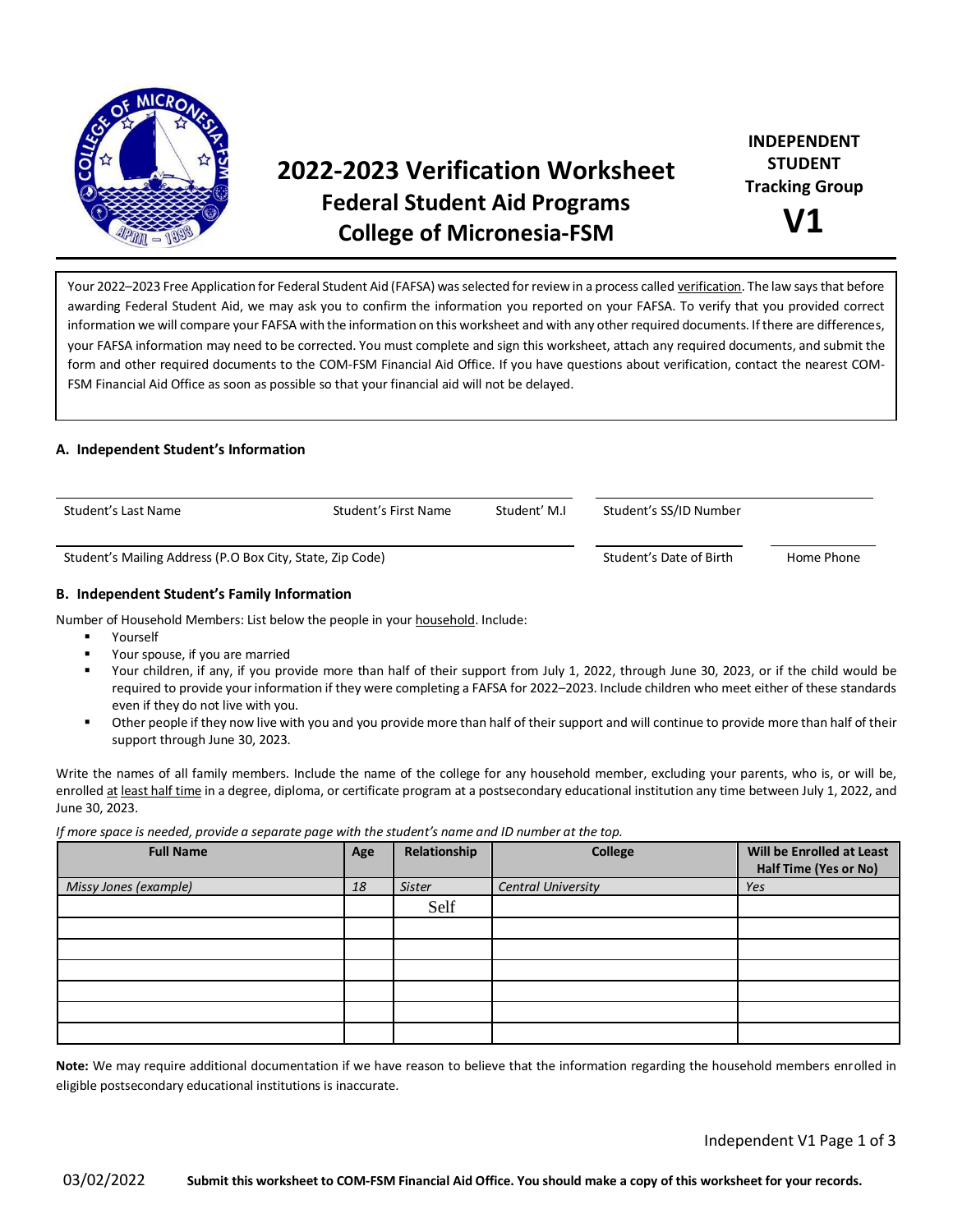## **C. Independent Student's Income Information to Be Verified**

#### **1. U.S TAX RETURN FILERS**

I, the student, completed a 2020 tax return. A copy is attached. If you did not file a tax return, complete **Item #3** below.

*If more space is needed, attach a separate page with the student's name and Social Security Number at the top*.

| <b>Employer's Name</b> | 2020 Amount Earned | IRS W-2 Attached? |
|------------------------|--------------------|-------------------|
| ABC Shipping (example) | \$1,280            | Yes               |
|                        |                    |                   |
|                        |                    |                   |
|                        |                    |                   |

**Note:** We may require you to provide documentation from the IRS that indicates a 2020 IRs income tax return was not filed with the IRS.

#### **2. NON U.S TAX RETURN FILERS**

I, the student, completed a 2020 foreign tax return or a tax return with another U.S territory or one of the Freely Associated States (FAS). A copy is attached. If you did not file a tax return, complete **Item #3** below.

*If more space is needed, attach a separate page with the student's name and Social Security Number at the top*.

| <b>2020 Amount Earned</b> | <b>IRS W-2 Attached?</b> |
|---------------------------|--------------------------|
| \$1,280                   | Yes                      |
|                           |                          |
|                           |                          |
|                           |                          |

**Note:** We may require you to provide documentation from the IRS that indicates a 2020 IRs income tax return was not filed with the IRS.

#### **3. TAX RETURN NONFILERS (including non-working)**

Complete this section if you did not file and is not required to file a 2020 income tax return with the IRS or any other government agency.

#### **Check the box that applies:**

| ╽ |  |
|---|--|
|   |  |
|   |  |
|   |  |
|   |  |
|   |  |
|   |  |
|   |  |
|   |  |
|   |  |
|   |  |
|   |  |
|   |  |
|   |  |

I, the student, (and, if married, the student's spouse) was not employed and had no income earned from work in 2020.

I, the student, (and, if married, the student's spouse) was employed in 2020 and has listed below the names of all employers, the amount earned from each employer in 2020, and whether an IRS W-2/wage statement form is attached. Provide copies of all 2020 IRS W-2/wage statement forms issued to you (and, if married, the student's spouse) by employers. List every employer even if they did not issue an IRS W-2/statement form.

#### **D. Independent Students' Other Information to Be Verified**

Complete this section if you or your spouse, if married, paid for child support in 2020.

Either I, or if married, my spouse who is listed in Section B of this worksheet, paid child support in 2020. I have indicated below the name of the person who paid the child support, the name of the person to whom the child support was paid, the names of the children for whom child support was paid, and the total annual amount of child support that was paid in 2020 for each child. If asked by my school, I will provide documentation of the payment of child support.

#### *If you need more space, attach a separate page that includes the student's name and Social Security Number at the top.*

| Name of Person Who Paid | Name of Person to Whom        | Name of Child for Whom | Amount of            |
|-------------------------|-------------------------------|------------------------|----------------------|
| <b>Child Support</b>    | <b>Child Support was Paid</b> | <b>Support</b>         | <b>Child Support</b> |
| <b>Marty Jones</b>      | Chris Smith (example)         | <b>Terry Jones</b>     | \$6,000              |
|                         |                               |                        |                      |
|                         |                               |                        |                      |
|                         |                               |                        |                      |

Independent V1 Page 2 of 3

03/02/2022 **Submit this worksheet to COM-FSM Financial Aid Office. You should make a copy of this worksheet for your records.**